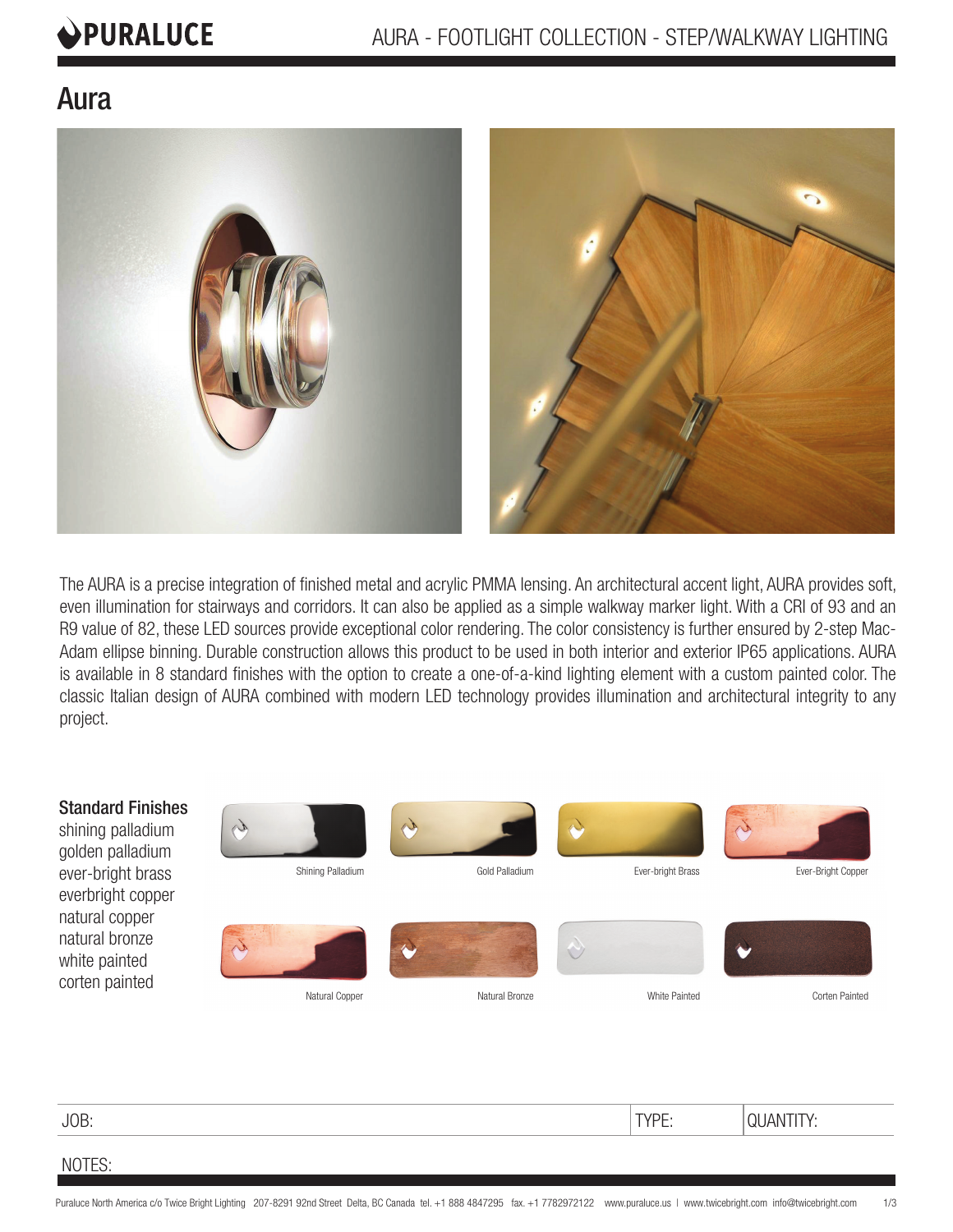

## Technical Data

#### Input

350ma - dimmable with appropriate driver

#### Wattage

1.2W

#### Color Temperatures

2700°K (WW), 3000°K (W), 4000°K (N) 2 step MacAdam ellipse binning

CRI / R9

92 / 84

#### Lumens

140 lm (WW) 150 lm (W) 170 lm (N)

**Optic** 

360°







# Order Code

| Wattage<br>Code    | Voltage | CRI & CCT              | Finish                                          | Mounting                  |
|--------------------|---------|------------------------|-------------------------------------------------|---------------------------|
| AUR - 2W - 350MA - |         |                        |                                                 |                           |
|                    |         |                        | $927 = 90$ CRI, 2700°K $SP =$ Shining Palladium | $SPR =$ Spring            |
|                    |         | $930 = 90$ CRI, 3000°K | $GP = Gold Palladium$                           | $FWC = Formwork cylinder$ |
|                    |         | $940 = 90$ CRI, 4000°K | <b>EBR</b> = Ever-bright Brass                  |                           |
|                    |         |                        | $EBC = Ever-bright Cooper$                      |                           |
|                    |         |                        | $NBR =$ Natural Brass                           |                           |
|                    |         |                        | $N BZ =$ Natural Bronze                         |                           |
|                    |         |                        | $WH = White$                                    |                           |
|                    |         |                        | $CT =$ Corten                                   |                           |
|                    |         |                        | $XX =$ Custom                                   |                           |